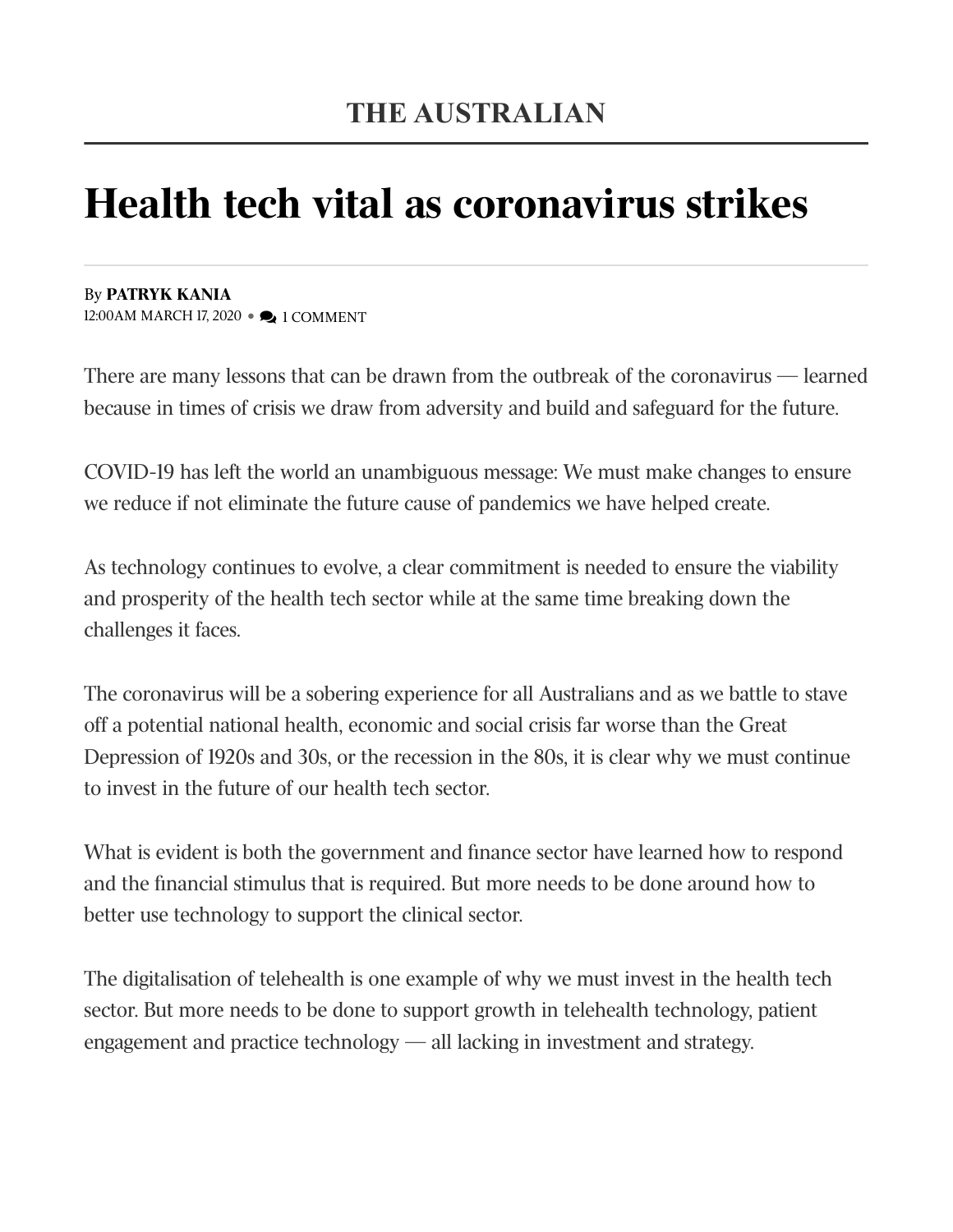Realising what digital health delivers and creates is far too important not to have it as a central contributing theme to Australia's national health economy.

If we fail to invest in our digital health sector not only to equip our clinicians in difficult times but also to set us up as the leading provider of virtual care for the Asia-Pacific region, we will have transgressed and failed to identify and understand what the true importance of what digital health is really offering and this is not to mention the potential revenue opportunity lost.

In all the global panic and fear COVID-19 has created, where the rational have become irrational and desperation is peaking, health tech has risen to the fore. It is one area that has shone like a beacon through the thick murky haze of fog.

COVID-19 has shown that response teams desperately need to know how to better leverage technology platforms for research reasons and patient responses and treatment.

The future of the medical sector will have virtual and physical patient engagement at the core of it, allowing proactive reach for clinicians when needed, as well as convenience for patients and, most importantly, rapid and safe responses in times where we face a global crisis such as COVID-19.

Health tech systems like cloud-based software platforms and telehealth solutions allow caregivers to work from the safety of their own home, where patients dial in remotely. This is why ongoing investment in the health tech sector is important and why greater funding, research and collaboration is required.

Platforms that allow remote access to a patient's clinical files, the ubiquity of "Point of Care" and what it means, securely collaborating with other care team members, managing and accessing patient pathology results all highlight the need for an urgent paradigm shift around care that provides access and improved health outcomes safely and cost-effectively.

Digital health technologies like telehealth and integrated cloud-based practice management systems go a long way to bring about and create a paradigm shift in care.